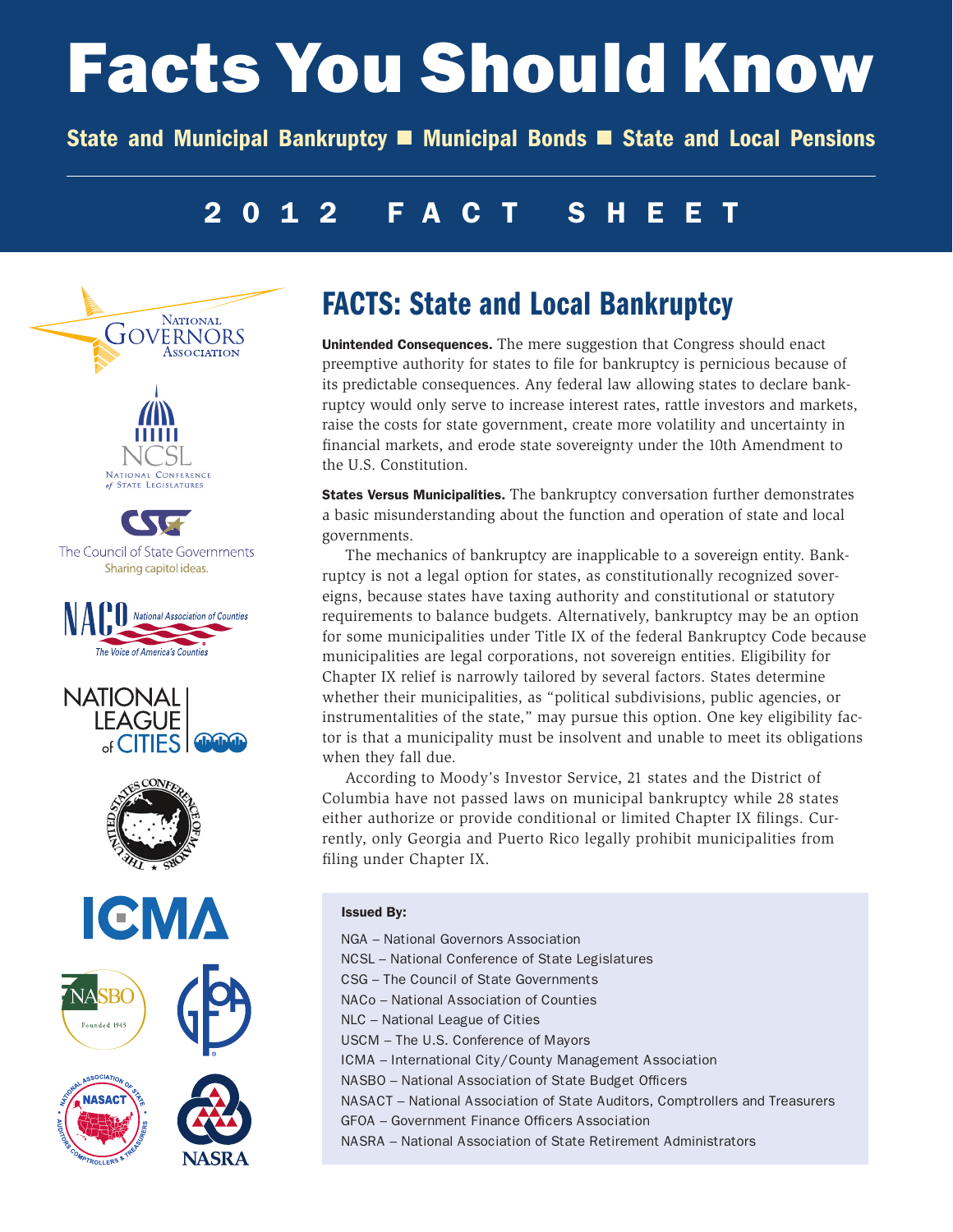State Actions. Long term fiscal constraints have put budgetary pressures on most states, which are required to balance their budgets annually or biennially. States have risen to this challenge by making tough spending cuts and, in some cases, raising taxes, which is within their power as sovereign entities. During this time, unfunded pension and health care liabilities have also grown, due chiefly to the lower rate of return on investments and deferred annual contributions. Since 2009, more than 40 states have reduced their pension plan costs, unfunded liabilities, or both, by modifying their pension plans.

Throughout this difficult period, no state contemplated walking away from its obligations to residents or the bond markets by requesting that the federal government allow states to receive bankruptcy protection.

In 2011, NGA leadership issued a preemptive statement and a joint leadership letter with the NCSL that declared opposition to any congressional legislation that would permit states to file for bankruptcy protection. Opposition to such legislation remains in 2012.

# FACTS: Municipal Bonds

Municipal securities are predominantly issued by state and local governments for governmental infrastructure and capital needs purposes. Most debt is issued not for operating budgets, but rather for capital projects that help governments pay for public projects, such as the construction or improvement of schools, streets, highways, hospitals, bridges, water and sewer systems, ports, airports and other public works.

## Municipal Securities

- There are approximately 1.5 million municipal bonds outstanding, totaling \$3 trillion, 70 percent of which are owned by individual investors.
- On average, 12,000 issuances are completed each year.
- Municipal securities are considered to be second only to Treasuries in risk level as an investment instrument.
- While most municipal securities are issued for governmental infrastructure and capital needs purposes, state and local governments and other types of government authorities may issue bonds for other purposes, which include transactions in which the proceeds are borrowed by non-profit institutions (e.g., health care and higher education) and for economic development purposes.

## Federal Tax-Exemption of Municipal **Securities**

- Municipal securities existed prior to the formation of the federal income tax. Both when first enacted and today, the federal income tax specifically states that income from municipal bond interest is exempt from federal taxation. Additionally, many states exempt from taxation the interest earned from municipal securities when their residents purchase bonds within their state.
- Due to the reciprocal immunity principle between the federal government and state and local governments, state and local governments are prohibited from taxing the interest on bonds issued by the federal government.

## Not All Municipal Debt and Defaults Are the Same

- Municipal debt takes two forms: (1) General Obligation, or GO Debt, that is backed by the full faith and credit (taxing power) of a general purpose government like a state, city or county, and (2) Non-GO debt that is issued by governments and special entities that is usually backed by a specific revenue source (special taxes, fees or loan repayments) associated with the enterprise or borrower.
- There are two types of default: (1) the more minor "technical default," where a covenant in the bond agreement is violated, but there is no payment missed and the structure of the bond is the same, and (2) defaults where a bond payment is missed or in the rare event that debt is restructured at a loss to investors.

## Defaults Are Rare

- From 1970 through 2011, there were 65 rated municipal bond defaults. Only five rated city or county governments defaulted during this period. The majority of rated defaulted bonds were issued by not-for-profit hospitals or housing project financings. (Moody's)
- In the first nine months of 2011, municipal bond defaults were down 69 percent compared to the same period in 2010 (S&P).
- This default rate for municipal securities is significantly lower than for corporate bonds. Between 1970 and 2006, triple-A municipal bonds' default rate was zero compared to a 0.52 percent default rate for triple-A corporate bonds. Additionally, the average one-year default rate for all municipals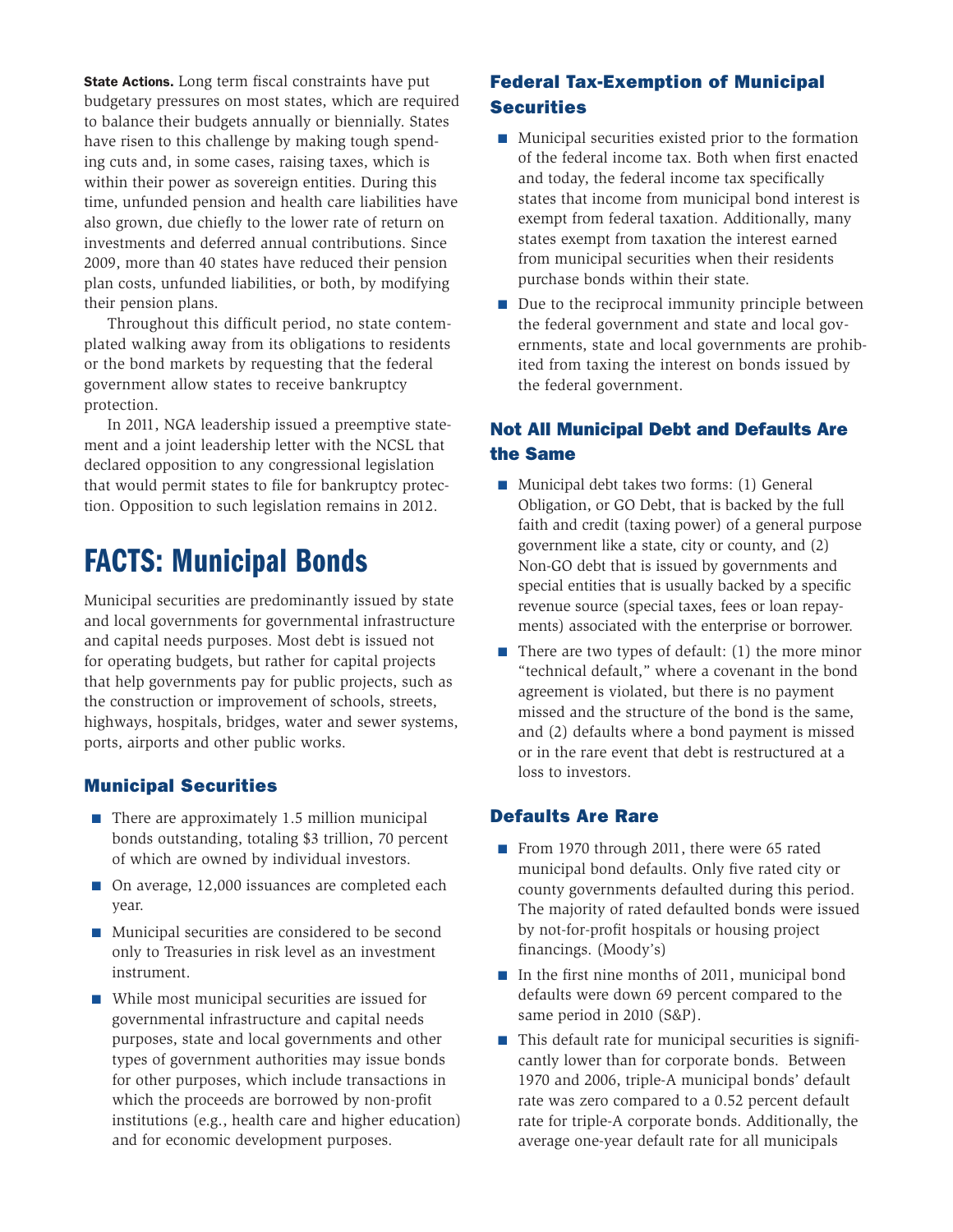was just 0.01 percent versus 1.57 percent for corporates, and in the single-A rating category to which the majority of municipal ratings are assigned, average cumulative default rates are much lower for municipals than for corporates with the same single-A symbol (Moody's<sup>1</sup>).

- Except for Arkansas in 1933, no state has defaulted on its debt in the past century. It is important to note that in the 1933 Arkansas default, bondholders were paid in full.
- The recovery rate of payment for governmental debt exceeds the corporate recovery rate, with a recovery rate for general obligation and tax-backed debt at 100 percent.
- Reports of a growing number of defaults in the state and local government sector are not based on facts, nor current budget estimates and economic data.

## Debt Service is a Small and Well-Protected Share of State and Municipal Budgets

- Debt service is typically only about 5 percent of the general fund budgets of state and municipal governments.
- Most state and municipal governments operate under a standard practice of paying their debt service first before covering all other expenses; in some cases this is required by law or ordinance.

## Bankruptcy Does Not Necessarily Mean **Default**

■ In many municipal bankruptcies, the jurisdictions have not defaulted on their debt/municipal bonds and investors have been paid, including the well-publicized bankruptcy of Orange County, CA in 1994.

# FACTS: State and Local Government Pensions

**Pension dollars help the economy of every jurisdiction.**  Public employees live in every city and county in the nation. More than 90 percent retire in the same jurisdiction where they worked. The \$200 billion in annual benefits distributed from pension trusts are a critical source of economic stimulus to communities throughout the nation, and act as an economic stabilizer in difficult financial times. Recent studies have documented public retirement system pension distributions

annually generate over \$29 billion in federal tax revenue, more than \$21 billion in annual state and local government tax revenue, and a total economic impact of more than \$358 billion.2

- **With nearly \$3 trillion set aside in pension trusts for current and future retirees, most states and cities have substantial assets to weather the economic crisis** 
	- Public pensions are paid out over decades; state and local government retirees do not draw down their pensions all at once.
	- State and local employee retirement systems do not seek federal financial assistance. Onesize-fits-all federal regulation is neither needed nor warranted and would only inhibit recovery efforts at the state and local levels.
- **State and local governments are taking steps to strengthen their pension reserves and have a long-term time horizon**.
	- Since 2009, more than 40 states have made changes to benefit levels, contribution rate structures, or both; many local governments have made similar fixes to their plans.<sup>3</sup>
	- While pension obligations are often backed by explicit state constitutional or statutory guarantees, states are generally free to change any provision of their retiree health plans, including termination, as they do not carry the same legal protections. It is misleading to combine unfunded pension liabilities with unfunded retiree health benefits as an argument that a pension meltdown is impending.
- Long-term investment returns of public funds **continue to exceed expectations.**
	- Over the last 25 years, which saw three economic recessions and four years of negative median public fund investment returns, actual public pension investment returns averaged 8.8 percent, which exceeded projections.4
	- These actual returns exceed the 7.9 percent average public pension investment return assumption, as well as the average assumed rate of return used by the largest corporate pension plans.<sup>5</sup>
- **Retirement systems remain a small portion of state and local government budgets.**
	- The portion of combined state and local government spending dedicated to retirement system contributions is about four percent.6,7 Pensions